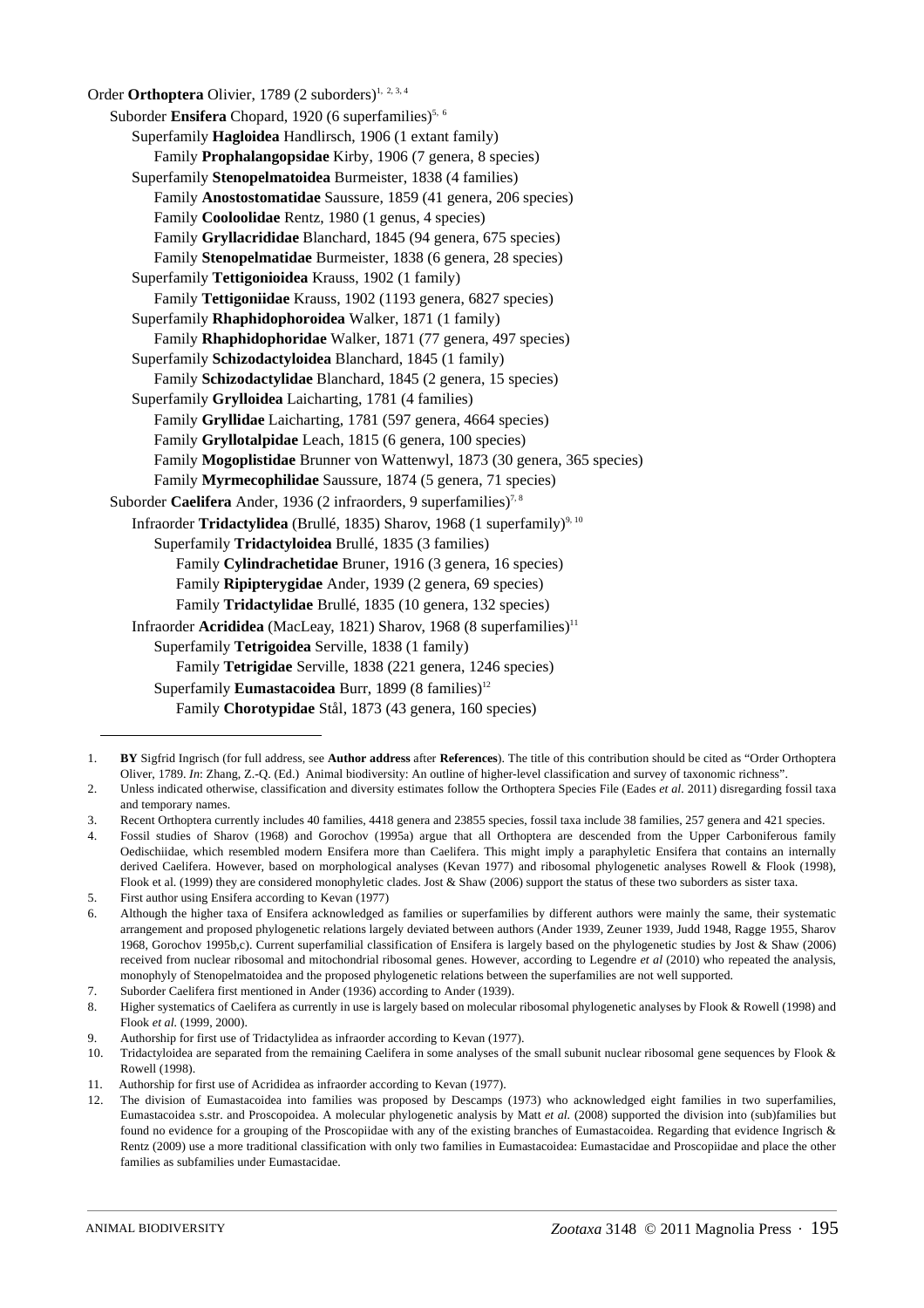Family **Episactidae** Burr, 1899 (18 genera, 64 species) Family **Eumastacidae** Burr, 1899 (47 genera, 230 species) Family **Euschmidtiidae** Rehn, 1948 (61 genera, 191 species) Family **Mastacideidae** Rehn, 1948 (2 genera, 10 species) Family **Morabidae** Rehn, 1948 (42 genera, 123 species) Family **Proscopiidae** Serville, 1838 (32 genera, 214 species) Family **Thericleidae** Burr, 1899 (57 genera, 220 species) Superfamily **Trigonopterygoidea** Walker, 1870 (2 families) Family **Trigonopterygidae** Walker, 1870 (4 genera, 16 species) Family **Xyronotidae** Bolívar, 1909 (2 genera, 4 species) Superfamily **Tanaoceroidea** Rehn, 1948 (1 family) Family **Tanaoceridae** Rehn, 1948 (2 genera, 3 species) Superfamily **Pneumoroidea** Blanchard, 1845 (1 family) Family **Pneumoridae** Blanchard, 1845 (9 genera, 17 species) Superfamily **Pyrgomorphoidea** Brunner von Wattenwyl, 1882 (1 family) Family **Pyrgomorphidae** Brunner von Wattenwyl, 1882 (143 genera, 455 species) Superfamily **Acridoidea** MacLeay, 1821 (11 families) Family **Acrididae** MacLeay, 1821 (1380 genera, 6016 species) Family **Charilaidae** Dirsh, 1953 (4 genera, 5 species) Family **Dericorythidae** Jacobson & Bianchi, 1902-1905 (22 genera, 179 species) Family **Lathiceridae** Dirsh, 1954 (3 genera, 4 species) Family **Lentulidae** Dirsh, 1956 (11 genera, 35 species) Family **Lithidiidae** Dirsh, 1961 (4 genera, 13 species) Family **Ommexechidae** Bolívar, 1884 (13 genera, 33 species) Family **Pamphagidae** Burmeister, 1840 (94 genera, 448 species) Family **Pyrgacrididae** Kevan, 1974 (1 genus, 2 species) Family **Romaleidae** Brunner von Wattenwyl, 1893 (111 genera, 465 species) Family **Tristiridae** Rehn, 1906 (18 genera, 25 species)

## **References**

- Ander, K. (1936) Orthoptera Saltatorias fylogeni på grundval av jämförande anatomiska studier. Pages 93–94 in Kemner, N.A. [ed.]. Det femte Nordiska Entomologmötet i Lund 3–6 augusti 1936. *Opuscula Entomologica,* 1, 93–94; Lund. [not seen, cited from Ander (1939)].
- Ander, K. (1939) Vergleichend-Anatomische und Phylogenetische Studien über die Ensifera (Saltatoria). *Opuscula Entomologica, Supplementum,* 2, 1–306; Lund.
- Descamps, M. (1973) Révision des Eumastacoidea (Orthoptera) aux échelons des familles et des sous-familles (genitalia, répartition, phylogénie). *Acrida (Paris),* 2, 161–298; Paris.
- Eades, D.C., Otte, D., Cigliano, M.M. & Braun, H. (2011) Orthoptera Species File Online. Version 2.0/4.0. [19.ix.2011] <http:// Orthoptera.SpeciesFile.org>
- Flook, P.K. & Rowell, C.H.F. (1998) Inferences about orthopteroid phylogeny and molecular evolution from small subunit nuclear ribosomal DNA sequences. *Insect Molecular Biology,* 7, 163–168.
- Flook, P.K., Klee, S. & Rowell, C.H.F. (1999) Combined molecular phylogenetic analysis of the Orthoptera (Arthropoda, Insecta) and implications for their higher systematics. *Systematic Biology,* 48, 233–253.
- Flook, P.K., Klee, S. & Rowell, C.H.F. (2000) Molecular phylogenetic analysis of the Pneumoroidea (Orthoptera, Caelifera): molecular data resolve morphological character conflicts in the basal Acridomorpha. *Molecular Phylogenetics and Evolution,* 15, 345–354.
- Gorochov, A.V. (1995a) Contribution to the system and evolution of the order Orthoptera. *Zoologiceskii Zhurnal,* 74, 39–45; Moscow [Russian, English abstract].
- Gorochov, A.V. (1995b) System and evolution of the suborder Ensifera (Orthoptera). Part I. *Trudy Zoologitscheskogo Instituta Russian Academia Nauk,* 260, 1–224; St. Petersburg [Russian].
- Gorochov, A.V. (1995c) System and evolution of the suborder Ensifera (Orthoptera). Part II. *Trudy Zoologitscheskogo Instituta Russian Academia Nauk,* 260, 1–213; St. Petersburg [Russian].
- Ingrisch, S. & Rentz, D.C.F. (2009) Orthoptera (Grasshoppers, Locusts, Katydids, Crickets). Pages 732–743 in: Resh, V.C. & Cardé, R.T. (Eds). *Encyclopedia of Insects*, 2nd ed. San Diego, San Francisco etc.
- Jost, M.C. & Shaw, K.L. (2006) Phylogeny of Ensifera (Hexapoda: Orthoptera) using three ribosomal loci, with implications for the evolution of acoustic communication. *Molecular Phylogenetics and Evolution,* 38, 510–530.